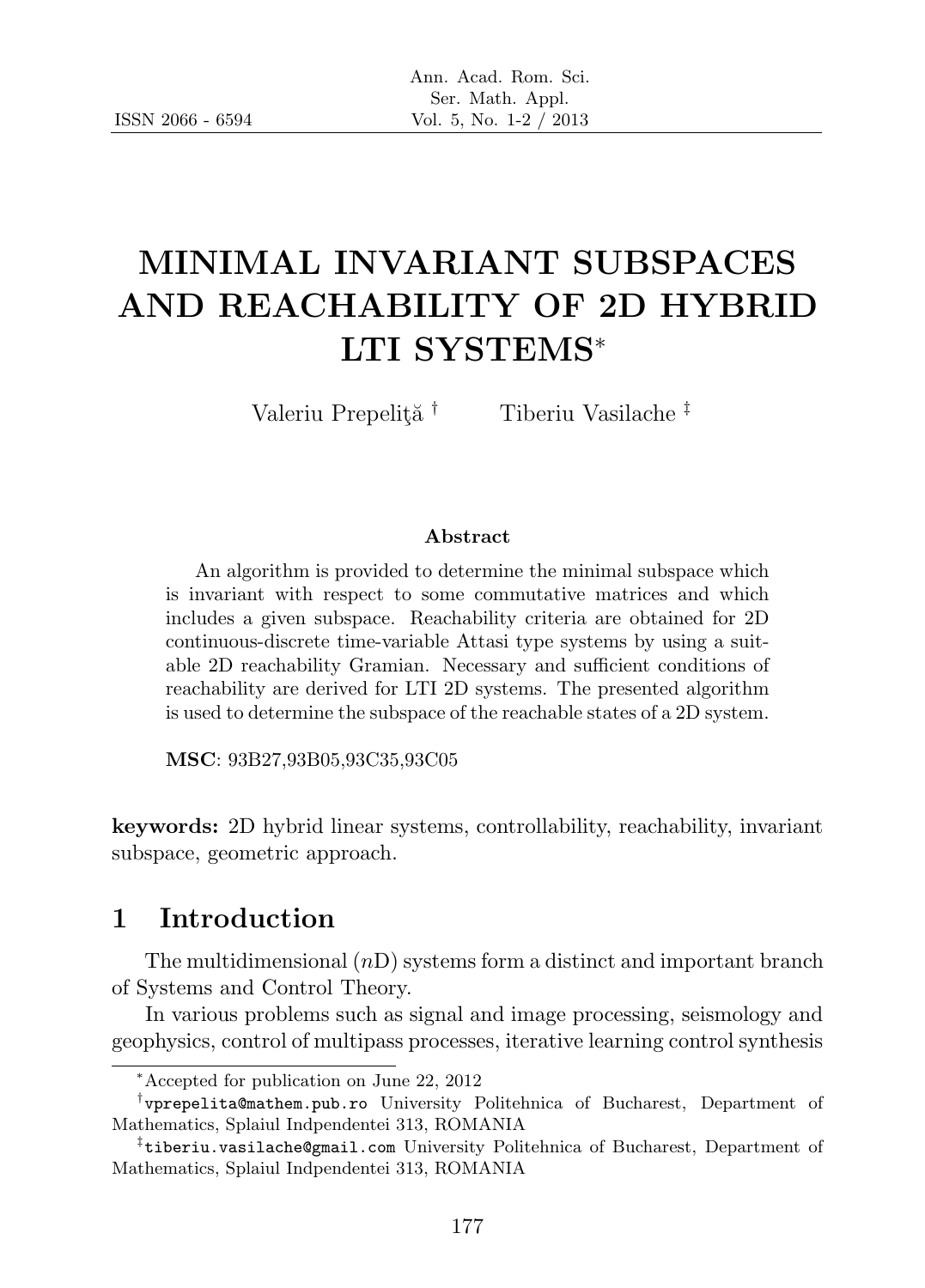[8] or repetitive processes [5], the suitable mathematical model is represented by the hybrid (continuous-discrete) multidimensional systems ([7], [10], [11]).

The concepts of controllability and observability, introduced by Kalman for 1D systems were extended to 2D systems for Roesser [13], Fornasini and Marchesini [4], and Attasi [1] models; in order to keep their relationship with minimality, new concepts of modal controllability and modal observability were introduced in [6].

The Geometric Approach is a trend in Systems and Control Theory developed to achieve a better and neater investigation of the structural properties of the linear dynamical systems and to provide elegant solutions of problems of controller synthesis such as decoupling and pole-assignment problems for linear time-invariant multivariable systems. The geometric approach leads to a very clear notion of minimality and to geometric conditions for controllability, reachability, observability, constructibility and minimality of linear systems. The cornerstone of this approach is the concept of invariance of a subspace with respect to a linear transformation.

In 1969 Basile and Marro [2] introduced and studied the basic geometric tools called controlled and conditioned invariant subspaces which were applied to disturbance rejection or unknown-input observability. In 1970 Wonham and Morse [15] applied a maximal controlled invariant method to decoupling and noninteracting control problems and later on Wonham's book [14] imposed the name of " $(A,B)$ -invariant" instead of " $(A,B)$ -controlled invariant". Basile and Marro, opened the way to new applications by the robust controlled invariant and the emphasis of the duality [3], [9]. The LQ problem was also studied in a geometric framework by Silverman, Hautus, Willems. Further contributions are due to numerous researchers among which Anderson, Akashi, Bhattacharyya, Kucera, Malabre, Molinari, Pearson, Francis and Schumacher.

In this paper a class of 2D continuous-discrete time-variable linear systems is studied, which is related to Attasi's 2D discrete model and represents the extension to time-variable framework of the hybrid systems introduced in [12].

In Section 2 an algorithm is proposed which determines the minimal  $(A_1, A_2)$ -invariant subspace which includes a given subspace  $\beta$  of a space  $\mathbf{K}^n$ , where  $A_1$  and  $A_2$  are commutative matrices over a field **K**.

The state and output formulæ for these systems are established in Section 3 and the notions of complete reachability and complete controlability are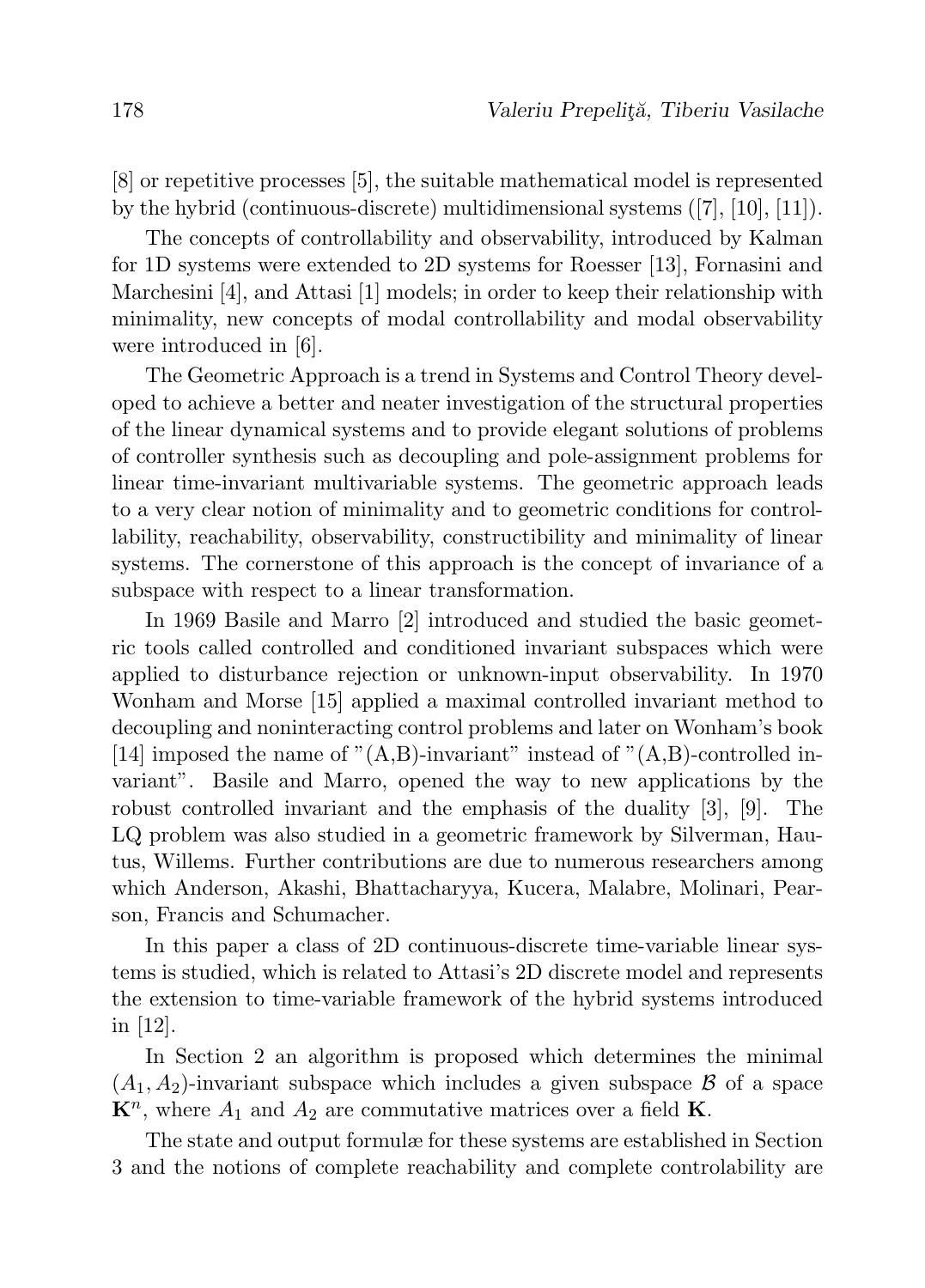defined. These properties are characterized by means of the full rank of a suitable 2D reachability Gramian.

Section 4 is devoted to time-invariant 2D continuous-discrete systems and a list of criteria of reachability is provided. The subspace of the reachable states of a system  $\Sigma = (A_1, A_2; B)$  is characterized as the minimal  $(A_1, A_2)$ invariant subspace which includes the subspace ImB.

In Section 5 the algorithm presented in Section 2 is used to determine the subspace of reachable states. A MATLAB Program and an example illustrate the proposed algorithm.

## 2 Minimal invariant subspaces with respect to two matrices

Let **K** be a field and  $A_1, A_2 \in \mathbf{K}^{n \times n}$  commutative matrices.

**Definition 1** A subspace  $V$  of  $K^n$  is said to be  $(A_1, A_2)$ -invariant if

$$
\forall v \in \mathcal{V}, A_1 v \in \mathcal{V} \text{ and } A_2 v \in \mathcal{V}.
$$
 (1)

Let B be a proper subspace of  $\mathbf{K}^n$ . The intersection of the  $(A_1, A_2)$ invariant subspaces which include  $\beta$  is the minimal  $(A_1, A_2)$ -invariant subspace which includes  $\mathcal{B}$ . We denote it min $I(A_1, A_2; \mathcal{B})$ .

We consider the subspaces  $A_1^k A_2^l \mathcal{V} = \{A_1^k A_2^l v | v \in \mathcal{V}, k, l \in \mathbb{N}\}, A_i^0 \mathcal{V} = \mathcal{V}$ and  $\sum$ i∈I  $\mathcal{V}_i = \{\sum$ j∈J  $v_j | v_j \in \mathcal{V}_j, J \subset I, J$  finite sets}, where  $\mathcal{V}_i, i \in I$  are

subspaces of  $\mathbf{K}^n$ , and the set I is at most countable.

**Proposition 1** The minimal  $(A_1, A_2)$ -invariant subspace which includes  $\beta$ is

$$
minI(A_1, A_2; \mathcal{B}) = \sum_{i=0}^{\infty} \sum_{j=0}^{\infty} A_1^i A_2^j \mathcal{B}.
$$
 (2)

**Proof:** Let us denote by W the subspace  $\sum_{n=1}^{\infty}$  $i=0$  $\sum^{\infty}$  $j=0$  $A_1^i A_2^j B$ . Then  $v \in \mathcal{W}$  if

and only if  $v = \sum$ i∈I  $\sum$ j∈J  $A_1^i A_2^j$  $v_2^j v_{ij}$  with  $v_{ij} \in \mathcal{B}$  and  $I, J \subset \mathbf{N}$  finite sets. Then  $A_1v = \sum$ i∈I  $\sum$ j∈J  $A_1^{i+1}A_2^j$  $Z_2^j v_{ij}$  hence  $A_1 v \in \mathcal{W}$  and similarly  $A_2 v \in \mathcal{W}$ . Obviously  $\mathcal{B} \subset \mathcal{W}$ , hence W is an  $(A_1, A_2)$ -invariant subspace which includes  $\mathcal{B}$ .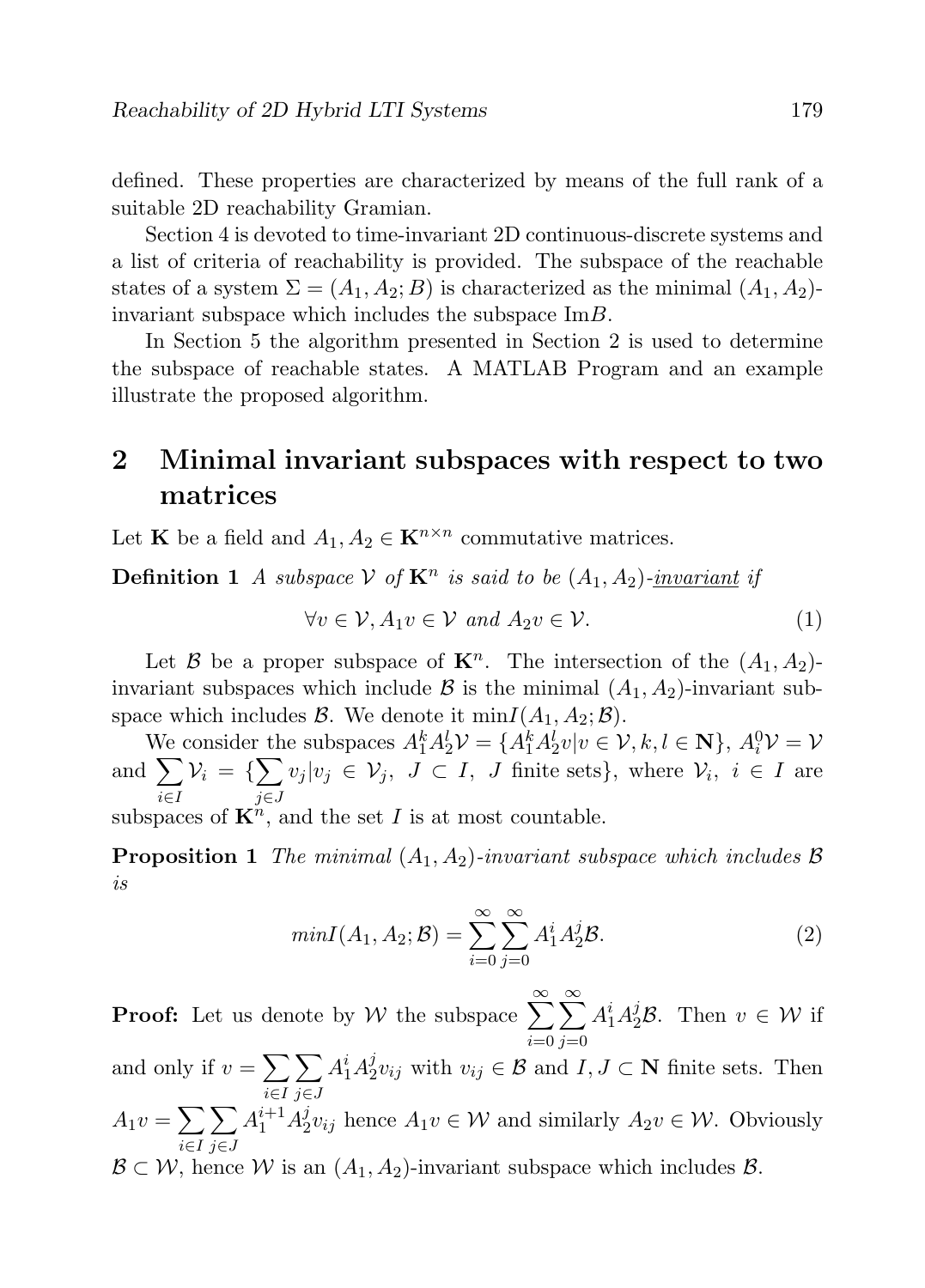Now, let V be an  $(A_1, A_2)$ -invariant subspace which includes  $\beta$ . Then  $A_1^i A_2^j B \subset \mathcal{V}, \ \forall i, j \in \mathbb{N}, \text{ hence } \sum^{\infty}$  $i=0$  $\sum^{\infty}$  $j=0$  $A_1^i A_2^j B \subset \mathcal{V}$ , i.e. the subspace  $\mathcal{W} =$ 

 $\sum^{\infty}$  $i=0$  $\sum^{\infty}$  $j=0$  $A_1^i A_2^j B$  is the minimal such subspace.

**Proposition 2** The minimal  $(A_1, A_2)$ -invariant subspace which includes  $\beta$ is

$$
minI(A_1, A_2; \mathcal{B}) = \sum_{i=0}^{n-1} \sum_{j=0}^{n-1} A_1^i A_2^j \mathcal{B}.
$$
 (3)

**Proof:** Let us denote by  $V$  the subspace in the right-hand member of (3). Obviously, by Proposition 1,  $V \subset \min I(A_1, A_2; \mathcal{B})$ .

Let  $p_k(s) = \det(sI - A_k) = s^n + a_{n-1,k}s^{n-1} + \cdots + a_{1,k}s + a_{0,k}, k = 1, 2$ be the characteristic polynomial of the matrix  $A_k$ ,  $k = 1, 2$ . By Hamilton-Cayley Theorem, each matrix verifies its characteristic equation, hence

$$
A_k^n = -a_{n-1,k}A_k^{n-1} - \dots - a_{1,k}A_k - a_{0,k}I, \ k = 1,2.
$$
 (4)

Then, for any vector  $v \in \mathcal{B}$ ,  $A_k^n v = -a_{n-1,k} A_k^{n-1} v - \cdots - a_{1,k} A_k v - a_{0,k} v$ ,  $k =$ 1, 2. We can prove by induction and by right-multiplication of (4) by  $A_1^l A_2^q$  $e_2^q v$ ,  $l, q \in \mathbf{N}$  that  $A_1^i A_2^j$  $\mathcal{E}_2^j v \in \mathcal{V}, \ \forall i,j \geq n, \ \text{i.e.} \ \min I(A_1,A_2;\mathcal{B}) \subset \mathcal{V},$ hence  $\min I(A_1, A_2; \mathcal{B}) = \mathcal{V}.$ 

The following algorithm determines recurrently the subspace  $minI(A_1, A_2; B)$ .

#### Algorithm 1

Stage 1. Construct the sequence of subspaces  $(S_{0,j})_{0\leq j\leq n}$  of the space  $X = \mathbf{K}^n$ :

$$
S_{0,0} = \mathcal{B};\tag{5}
$$

$$
S_{0,j} = \mathcal{B} + A_2 S_{0,j-1}, j = 1, ..., n;
$$
 (6)

Stage 2. Determine  $j_0$ , the first index in  $\{0, 1, \ldots, n-1\}$  which verifies

$$
S_{0,j_0+1} = S_{0,j_0}.\tag{7}
$$

If  $j_0 = n - 1$ , then  $minI(A_1, A_2; \mathcal{B}) = \mathbf{K}^n$ . STOP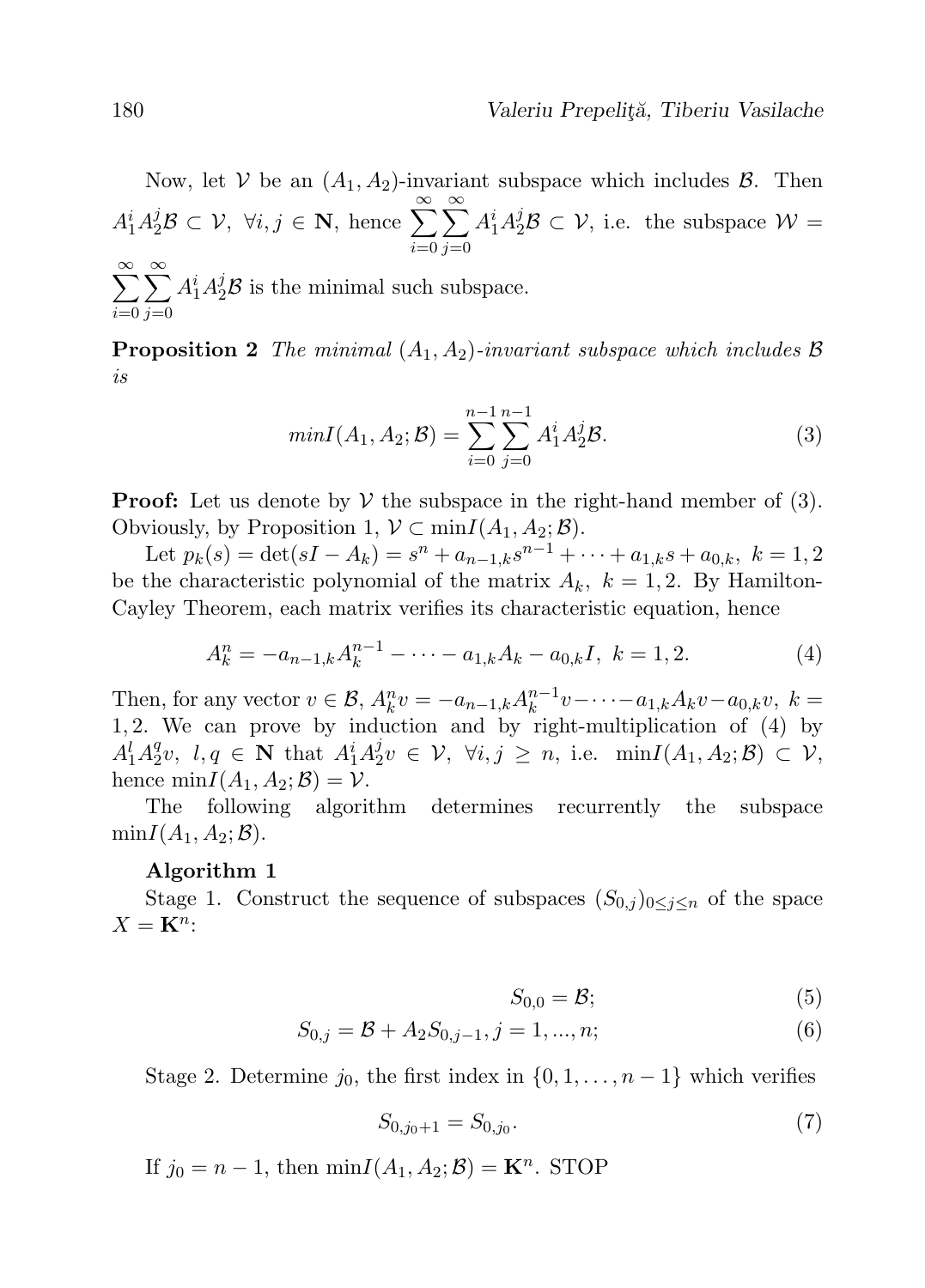If  $j_0 < n - 1$ , GO TO Stage 3.

Stage 3. Construct the sequence of subspaces  $(S_{i,j_0})_{0 \leq i \leq n}$  of the space  $X = \mathbf{K}^n$ :

$$
S_{i,j_0} = S_{i-1,j_0} + A_1 S_{i-1,j_0}.\tag{8}
$$

Stage 4. Determine  $i_0$ , the first index in  $\{0, 1, \ldots, n-1\}$  which verifies

$$
S_{i_0+1,j_0} = S_{i_0,j_0}.\tag{9}
$$

Then  $\min I(A_1, A_2; \mathcal{B}) = S_{i_0, j_0}$ . STOP

Proof. Let us consider the doubly-indexed sequence of subspaces

$$
\widetilde{S}_{i,j} = \left(\sum_{k=0}^{i} A_1^k\right) \left(\sum_{l=0}^{j} A_2^l\right) \mathcal{B}, \ i, j \in \{0, 1, \dots, n\},\tag{10}
$$

where  $A_k^0 \mathcal{B} = \mathcal{B}, k = 1, 2$ .

By Proposition 1,  $S_{i,j} \subseteq \min I(A_1, A_2; \mathcal{B})$   $\forall i, j$  and by Proposition 2,  $S_{n-1,n-1} = \min I(A_1, A_2; \mathcal{B})$ . Moreover

$$
\widetilde{S}_{i,j} \subseteq \widetilde{S}_{k,l}, \ \forall k \ge i, l \ge j. \tag{11}
$$

Obviously  $\widetilde{S}_{0,0} = A_1^0 A_2^0 B = B = S_{0,0}$  and, for any  $j \in \{0, 1, ..., n-1\},$  $\widetilde S_{0,j}=\sum$ j  $_{l=0}$  $A_2^l \mathcal{B} = \mathcal{B} + A_2$  $\sum^{j-1}$  $_{l=0}$  $A_2^l \mathcal{B} = \mathcal{B} + A_2 \widetilde{S}_{0,j-1}.$ 

Then, if we assume that  $S_{0,j-1} = S_{0,j-1}$ , we get by (6) the following equality:

$$
\widetilde{S}_{0,j} = S_{0,j}, \ \forall j \in \{0, 1, \dots, n-1\},\tag{12}
$$

hence

$$
S_{0,j} \subseteq S_{0,j+1}, \ \forall j \in \{0,1,\ldots,n-1\},\tag{13}
$$

Using Hamilton-Cayley Theorem (see (4)) and (13) one obtains  $S_{0,n} =$  $S_{0,n} = S_{0,n-1} = S_{0,n-1}$ , hence  $j_0 \leq n-1$ .

In the chain of subspaces

$$
\{0\} \subset S_{0,0} \subseteq S_{0,1} \subseteq \ldots \subseteq S_{0,k-1} \subseteq S_{0,k} \subseteq \ldots \subseteq S_{0,n-1} = S_{0,n},
$$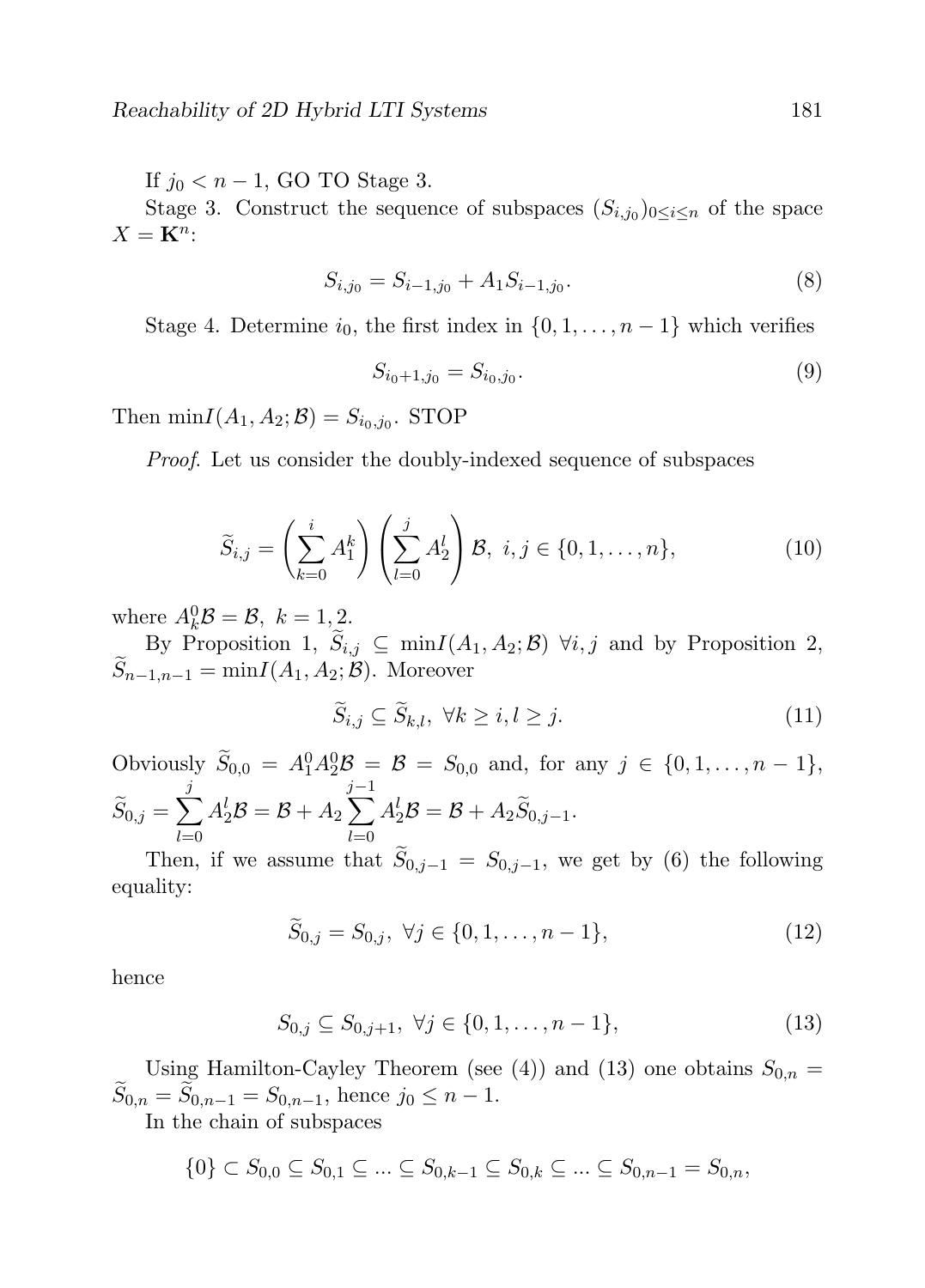$\dim S_{0,0} = \dim \mathcal{B} \geq 1$  since  $\mathcal{B}$  is a proper subspace of  $X = \mathbf{K}^n$ . If  $j_0 = n - 1$  is the first index which verifies (7), we have

$$
1 \le \dim S_{0,0} < \dim S_{0,1} < \ldots < \dim S_{0,n-1} \le n
$$

hence dim  $S_{0,n-1} = n$ . Therefore  $\mathbf{K}^n = S_{0,n-1} \subseteq \min I(A_1, A_2; \mathcal{B}) \subseteq \mathbf{K}^n$ , hence  $\min I(A_1, A_2; \mathcal{B}) = \mathbf{K}^n$ .

If  $j_0 < n-1$  and  $S_{0,j_0+1} = S_{0,j_0}$  one obtains by (6)  $S_{0,j_0+2} = \mathcal{B} + \mathcal{B}$  $A_2S_{0,j_0+1} = \mathcal{B} + A_2S_{0,j_0} = S_{0,j_0+1} = S_{0,j_0}.$ 

Let us assume that  $S_{0,j} = S_{0,j_0}$  for some  $j \in \{j_0 + 1, j_0 + 2, \ldots, n - 1\}$ . Then  $S_{0,j+1} = \mathcal{B} + A_2 S_{0,j} = \mathcal{B} + A_2 S_{0,j_0} = S_{0,j_0+1} = S_{0,j_0}$  hence

$$
S_{0,j} = S_{0,j_0}, \ \forall j \in \{j_0 + 1, j_0 + 2, \dots, n\}.
$$
 (14)

Now, if we assume that  $S_{i-1,j_0} = S_{i-1,j_0}$ , for some  $i \in \{1, 2, ..., n-1\}$ , we get by (10),(8) and by the equality  $V_1 + V_2 + V_3 = (V_1 + V_2) + (V_2 + V_3)$ for any subspaces  $V_k$ ,  $k = 1, 2, 3$  the following equalities:

$$
\widetilde{S}_{i,j_0} = \sum_{k=0}^{i} \sum_{l=0}^{j_0} A_1^k A_2^l \mathcal{B} = \sum_{k=0}^{i-1} \sum_{l=0}^{j_0} A_1^k A_2^l \mathcal{B} + \sum_{k=1}^{i} \sum_{l=0}^{j_0} A_1^k A_2^l \mathcal{B} = \sum_{k=0}^{i-1} \sum_{l=0}^{j_0} A_1^k A_2^l \mathcal{B} + A_1 \sum_{k=0}^{i-1} \sum_{l=0}^{j_0} A_1^k A_2^l \mathcal{B} = \widetilde{S}_{i-1,j_0} + A_1 \widetilde{S}_{i-1,j_0} = S_{i-1,j_0} + A_1 S_{i-1,j_0} = S_{i,j_0},
$$

hence  $S_{i,j_0} = S_{i,j_0}, \forall i \in \{0,1,\ldots,n\}$ . It follows by (11) that  $S_{i,j_0} \subseteq S_{i+1,j_0}$ and by Hamilton-Cayley Theorem that  $S_{n-1,j_0} = S_{n,j_0}$ .

Now, let us consider the chain of subspaces

 $k=0$ 

 $_{l=0}$ 

$$
\{0\} \subset S_{0,j_0} \subseteq S_{1,j_0} \subseteq \ldots \subseteq S_{n-1,j_0} = S_{n,j_0} \subset \mathbf{R}^n.
$$

Since dim  $S_{0,j_0} \ge \dim S_{0,0} \ge 1$ , if  $i_0 = n - 1$  we obtain as above that dim  $S_{n-1,j_0} = n$ , hence  $S_{n-1,j_0} = \min I(A_1, A_2; \mathcal{B}) = \mathbf{K}^n$ .

If  $i_0 < n - 1$ , we have by  $S_{i_0+1,j_0} = S_{i_0+1,j_0} = S_{i_0,j_0} = S_{i_0,j_0}$  and by (9)  $S_{i_0+2,j_0} = S_{i_0+1,j_0} + A_1 S_{i_0+1,j_0} = S_{i_0,j_0} + A_1 S_{i_0,j_0} = S_{i_0+1,j_0} = S_{i_0,j_0}$ . Let us assume that  $S_{i,j_0} = S_{i_0,j_0}$  for some  $i \in \{i_0+1, i_0+2, \ldots, n-1\}$ . Then, again by (9)  $S_{i+1,j_0} = S_{i,j_0} + A_1 S_{i,j_0} = S_{i_0,j_0} + A_1 S_{i_0,j_0} = S_{i_0+1,j_0} = S_{i_0,j_0}$ , therefore

$$
\widetilde{S}_{i,j_0} = S_{i_0,j_0}, \ \forall i \in \{i_0 + 1, i_0 + 2, \dots, n - 1\}.
$$
\n(15)

From (9), (14) and (15) we get 
$$
\sum_{l=0}^{j} A_2^l B = \sum_{l=0}^{j_0} A_2^l B
$$
,  $\forall j \in \{j_0 + 1, j_0 + 2, ..., n\}$  and  $\sum_{l=0}^{i} \sum_{l=0}^{j} A_1^k A_2^l B = \sum_{l=0}^{i} \sum_{l=0}^{j_0} A_1^k A_2^l B$   $\forall i \in \{i_0 + 1, i_0 + 2, ..., n\}.$ 

 $_{l=0}$ 

 $k=0$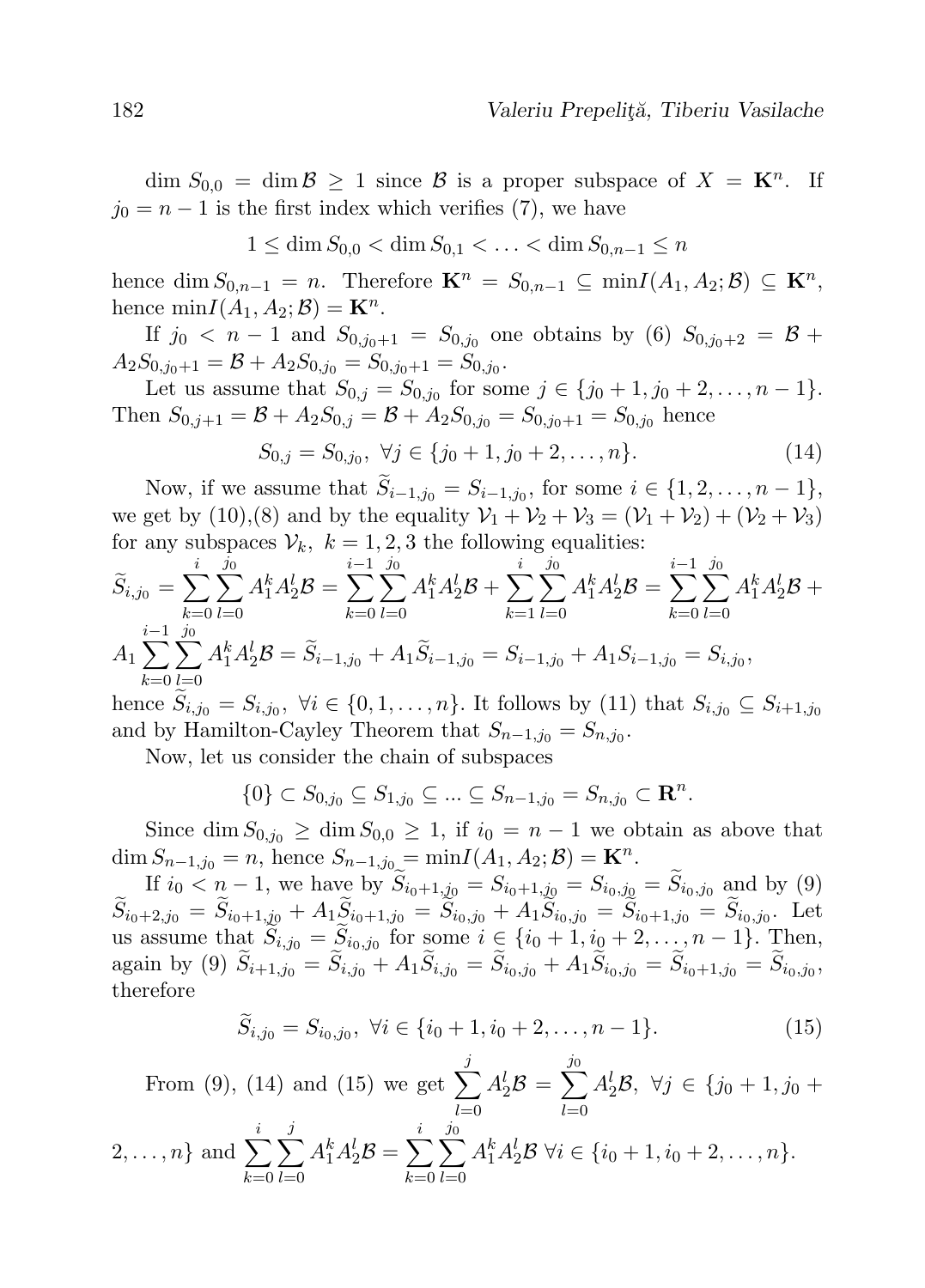Then, 
$$
\forall i \in \{i_0 + 1, i_0 + 2, ..., n\}
$$
 and  $\forall j \in \{j_0 + 1, j_0 + 2, ..., n\}$ , one  
obtains  $\tilde{S}_{i,j} = \sum_{k=0}^{i} \sum_{l=0}^{j} A_1^k A_2^l B = \sum_{k=0}^{i} A_1^k \left( \sum_{l=0}^{j} A_2^l B \right) = \sum_{k=0}^{i} A_1^k \left( \sum_{l=0}^{j_0} A_2^l B \right) =$   
 $\sum_{k=0}^{i_0} \sum_{l=0}^{j_0} A_1^k A_2^l B = S_{i_0, j_0}$ , hence  
 $\tilde{S}_{i,j} = S_{i_0, j_0}, \forall i \in \{i_0 + 1, i_0 + 2, ..., n\}, \forall j \in \{j_0 + 1, j_0 + 2, ..., n\}.$ 

By Proposition 2, we obtain

$$
\min I(A_1, A_2; \mathcal{B}) = \widetilde{S}_{n-1,n-1} = S_{i_0,j_0}, \text{ q.e.d.}
$$

The equality above proves the following result:

**Proposition 3** The minimal  $(A_1, A_2)$ -invariant subspace which includes  $\beta$ is

$$
minI(A_1, A_2; \mathcal{B}) = S_{i_0, j_0} = \sum_{i=0}^{i_0} \sum_{j=0}^{j_0} A_1^i A_2^j \mathcal{B}.
$$
 (16)

## 3 The state space representation of the 2D continuous-discrete systems

In this section we consider the linear spaces  $X = \mathbb{R}^n$ ,  $U = \mathbb{R}^m$  and  $Y =$  $\mathbb{R}^p$ , called respectively the *state*, *input* and *output spaces*. The time set is  $T = \mathbf{R} \times \mathbf{Z}$ . By  $(s, l) < (t, k)$  for  $(s, l), (t, k) \in T$  we mean  $s \leq t, l \leq k$  and  $(s, l) \neq (t, k)$  and  $(s, l) \leq (t, k)$  means  $s \leq t, l \leq k$ .

Definition 2 A two-dimensional continuous-discrete linear system (2Dcd) is a quintuplet  $\Sigma = (A_1(t, k), A_2(t, k), B(t, k), C(t, k), D(t, k)) \in \mathbb{R}^{n \times n} \times$  $\mathbf{R}^{n \times n} \times \mathbf{R}^{n \times m} \times \mathbf{R}^{p \times n} \times \mathbf{R}^{p \times m}$  with  $A_1(t, k)A_2(t, k) = A_2(t, k)A_1(t, k)$   $\forall (t, k) \in$ T, where all matrices are continuous with respect to  $t \in \mathbf{R}$  for any  $k \in \mathbf{Z}$ ; the state space representation of  $\Sigma$  is given by the following state and output equations (where  $\dot{x}(t,k) = \frac{\partial x}{\partial t}(t,k)$ ).

$$
\begin{aligned} \dot{x}(t,k+1) &= A_1(t,k+1)x(t,k+1) + A_2(t+1,k)\dot{x}(t,k) \\ &- A_1(t,k)A_2(t,k)x(t,k) + B(t,k)u(t,k) \end{aligned} \tag{17}
$$

$$
y(t,k) = C(t,k)x(t,k) + D(t,k)u(t,k).
$$
 (18)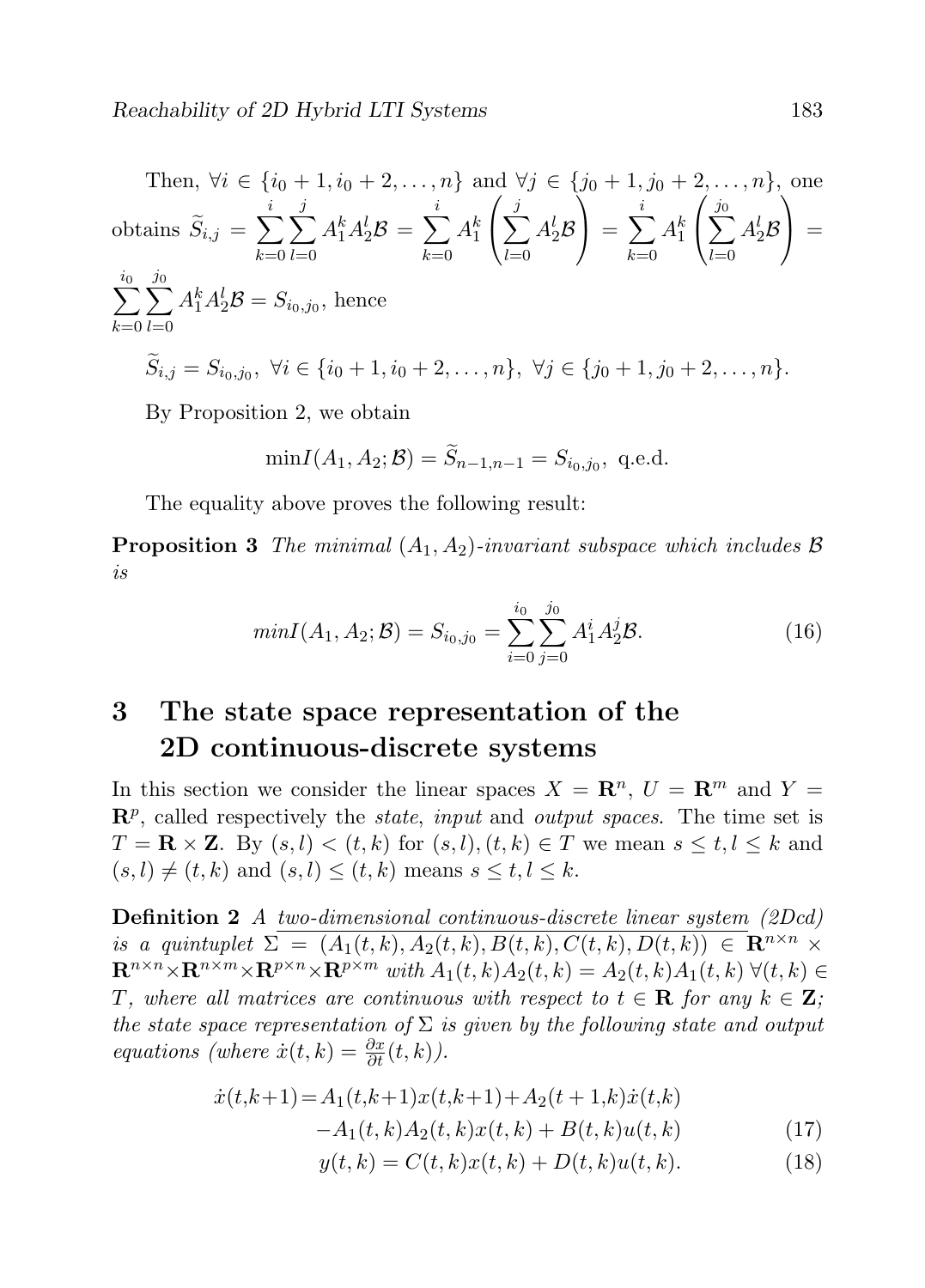We denote by  $\Phi(t, t_0; k)$  or  $\Phi_{A_1}(t, t_0; k)$  the (continuous) fundamental matrix of  $A_1(t, k)$  with respect to  $t \in \mathbf{R}$ , for any fixed  $k \in \mathbf{Z}$ .  $\Phi(t, t_0; k)$  has the following properties, for any  $t, t_0, t_1 \in \mathbf{R}$ :

*i*) 
$$
\frac{d}{dt}\Phi(t, t_0; k) = A_1(t, k)\Phi(t, t_0; k),
$$
  
\n*ii*) 
$$
\Phi(t_0, t_0; k) = I_n,
$$
  
\n*iii*) 
$$
\Phi(t, t_1; k)\Phi(t_1, t_0; k) = \Phi(t, t_0; k),
$$
  
\n*iv*) 
$$
\Phi(t, t_0; k)^{-1} = \Phi(t_0, t; k),
$$

$$
v)\Phi(t,t_{0};k)=I+\sum_{l=1}^{\infty}\int_{t_{0}}^{t}A_{1}(s_{1},k)\int_{t_{0}}^{s_{1}}A_{1}(s_{2},k)\cdots\int_{t_{0}}^{s_{l-1}}A_{1}(s_{l},k)\mathrm{d}s_{l}\mathrm{d}s_{l-1}\cdots\mathrm{d}s_{2}\mathrm{d}s_{1}.
$$

If  $A_1$  is a constant matrix, then  $\Phi(t, t_0; k) = \sum_{l=0}^{\infty}$  $\frac{A_1^l(t-t_0)^l}{l!} = e^{A_1(t-t_0)}.$ 

The discrete fundamental matrix  $F(t; k, k_0)$  of the matrix  $A_2(t, k)$  is defined by

$$
F(t; k, k_0) = \begin{cases} A_2(t, k-1)A_2(t, k-2) \cdots A_2(t, k_0) & \text{for } k > k_0 \\ I_n & \text{for } k = k_0 \end{cases}
$$

for any fixed  $t \in \mathbf{R}$ .

If  $A_2$  is a constant matrix, then  $F(t; k, k_0) = A_2^{k-k_0}$ .

 $\Phi(t, t_0; k)$  and  $F(s; l, l_0)$  are commutative matrices for any  $t, t_0, s \in \mathbf{R}$ and  $k, l, l_0 \in \mathbb{Z}$  since  $A_1(t, k)$  and  $A_2(t, k)$  are commutative matrices.

**Definition 3** A vector  $x_0 \in X$  is called the initial state of  $\Sigma$  at the moment  $(t_0, k_0) \in T$  if, for any  $(t, k) \in T$  with  $(t, k) \ge (t_0, k_0)$  the following conditions hold:

$$
x(t,k_0) = \Phi(t,t_0;k_0)x_0, \ \ x(t_0,k) = F(t_0;k,k_0)x_0.
$$
\n<sup>(19)</sup>

For  $(t_0, k_0) \le (t, k)$  we denote by  $[t_0, t; k_0, k]$  the set  $[t_0, t; k_0, k] = [t_0, t] \times$  $\{k_0, k_0 + 1, \ldots, k\}.$ 

From [11], Proposition 2.3 we obtain:

.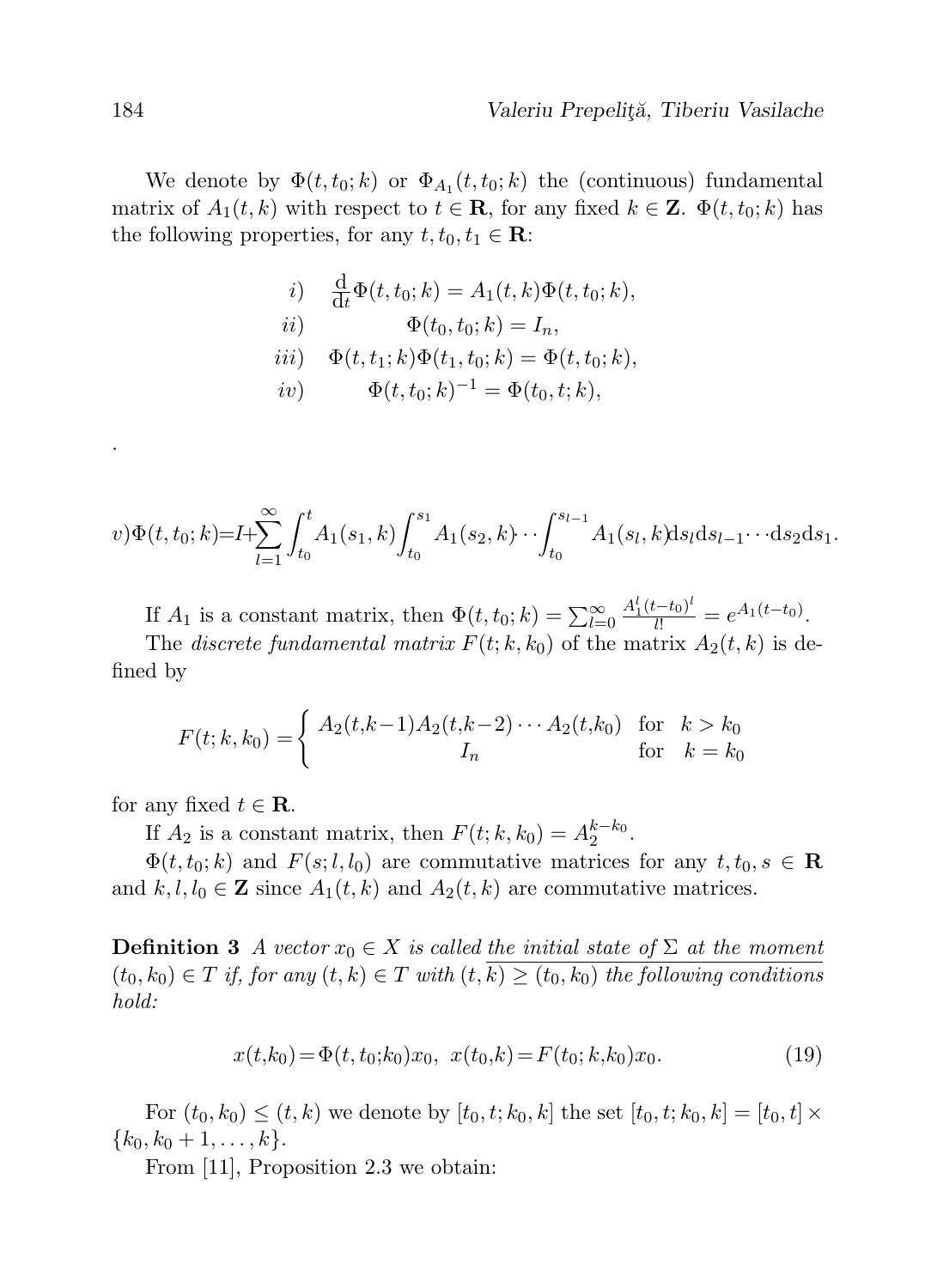**Proposition 4** The state of the system  $\Sigma$  at the moment  $(t, k) \in T$  determined by the control  $u(\cdot, \cdot): [t_0, t; k_0, k] \to U$  and by the initial state  $x_0 \in X$ is

$$
x(t,k) = \Phi(t,t_0;k)F(t_0;k,k_0)x_0 +
$$

$$
\int_{t_0}^t \sum_{l=k_0}^{k-1} \Phi(t,s;k)F(s;k,l+1)B(s,l)u(s,l)ds.
$$
 (20)

By replacing the state  $x(t, k)$  given by (5) in the output equation (2) we get

**Proposition 5** The input-output map of the system  $\Sigma$  is given by the formula

$$
y(t,k) = C(t,k)\Phi(t,t_0;k)F(t_0;k,k_0)x_0 +
$$

$$
+ \int_{t_0}^t \sum_{l=k_0}^{k-1} C(t,k)\Phi(t,s;k)F(s;k,l+1)B(s,l)u(s,l)ds + D(t,k)u(t,k).
$$
 (21)

## 4 Reachability of time-variable 2D continuous-discrete systems

For the concept of reachability we need only the state equation (17), hence a 2Dcd system can be reduced to the triplet  $\Sigma = (A_1(t, k), A_2(t, k), B(t, k)).$ 

A triplet  $(t, k, x) \in \mathbb{R} \times \mathbb{Z} \times X$  is said to be a phase of  $\Sigma$  if x is the state of  $\Sigma$  at the moment  $(t, k)$  (i.e.  $x = x(t, k)$ , where  $x(t, k)$  is given by (20)).

**Definition 4** A phase  $(t, k, x)$  of  $\Sigma$  is said to be reachable on  $[t_0, t; k_0, k]$  if there exists a control  $u(\cdot, \cdot)$  which transfers the phase  $(t_0, k_0, 0)$  to  $(t, k, x)$ .

A phase  $(t_0, k_0, x)$  is said to be controllable on  $[t_0, t; k_0, k]$  if there exists a control  $u(\cdot, \cdot)$  which transfers the phase  $(t_0, k_0, x)$  to  $(t, k, 0)$ .

If every phase is reachable (controllable) on  $[t_0, t; k_0, k]$ , the system  $\Sigma$  is said to be completely reachable (completely controllable) on  $[t_0, t; k_0, k]$ .

**Definition 5** For  $(t_0, k_0) \leq (t, k)$  the matrix

$$
\mathcal{R}_{\Sigma}(t_0, t; k_0, k) =
$$
  
= 
$$
\int_{t_0}^{t} \sum_{l=k_0}^{k-1} \Phi(t, s; k) F(s; k, l+1) B(s, l) B(s, l)^T F(s; k, l+1)^T \Phi(t, s; k)^T ds, (22)
$$

is called the reachability Gramian of  $\Sigma$ .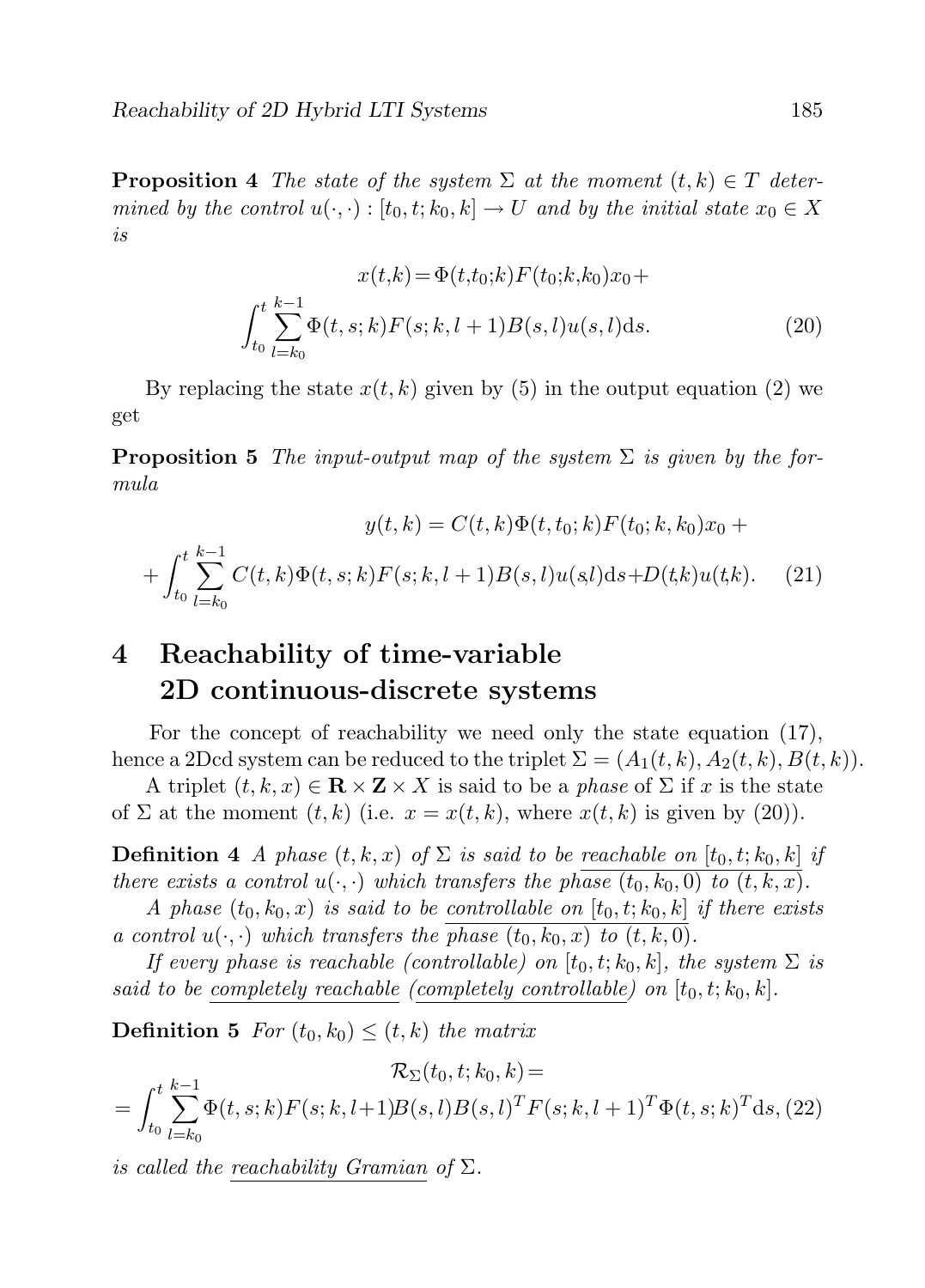We have proved in [11]:

**Proposition 6** The set of the states of the system  $\Sigma$  which are reachable on  $[t_0, t; k_0, k]$  is the subspace  $X_r = Im \mathcal{R}_{\Sigma}(t_0, t; k_0, k)$ .

It follows that  $\Sigma$  is completely reachable on  $[t_0, t; k_0, k]$  iff  $\text{Im} \mathcal{R}_{\Sigma}(t_0, t; k_0, k)$  $X_r = X = \mathbb{R}^n$ , i.e. iff  $\text{rank} \mathcal{R}_{\Sigma}(t_0, t; k_0, k) = \dim \text{Im} \mathcal{R}_{\Sigma}(t_0, t; k_0, k) = n$ . One obtains

**Theorem 1** The system  $\Sigma$  is completely reachable on  $[t_0, t; k_0, k]$  if and only if

$$
rank\mathcal{R}_{\Sigma}(t_0,t;k_0,k)=n.
$$

## 5 Reachability of LTI 2D continuous-discrete systems

Let us consider an LTI system  $\Sigma = (A_1, A_2, B) \in \mathbb{R}^{n \times n} \times \mathbb{R}^{n \times n} \times \mathbb{R}^{n \times m}$ , i.e. a system with  $A_1, A_2$  and B constant matrices. In this case we can consider the initial moment  $(t_0, k_0) = (0, 0)$  and the time set  $T = \mathbb{R}^+ \times \mathbb{Z}^+$ . Then the state formula (20) and the input-output map (21) become

$$
x(t,k) = e^{A_1 t} A_2^k x_0 + \int_0^t \sum_{l=0}^{k-1} e^{A_1(t-s)} A_2^{k-l-1} B u(s,l) \, ds,\tag{23}
$$

$$
y(t,k) = Ce^{A_1t}A_2^kx_0 + \int_0^t \sum_{l=0}^{k-1} Ce^{A_1(t-s)}A_2^{k-l-1}Bu(s,l)ds + Du(t,k).
$$
 (24)

**Definition 6** The system  $\Sigma$  is called completely reachable if for any state  $x \in X$  there exists  $(t, k) \in T$  such that the phase  $(t, k, x)$  is reachable on  $[0, t; 0, k]$ .

We associate to  $\Sigma$  the *reachability matrix*  $C_{\Sigma}$  =  $[B A_1 B ... A_1^{n-1} B A_2 B A_1 A_2 B ... A_1^{n-1} A_2 B ... A_2^{n-1} B A_1 A_2^{n-1} B ... A_1^{n-1} A_2^{n-1} B]$ Theorem 1 gives (see [11],Theorem 4.2)

**Theorem 2**  $\Sigma = (A_1, A_2, B)$  is completely reachable if and only if

$$
rankC_{\Sigma} = n. \tag{25}
$$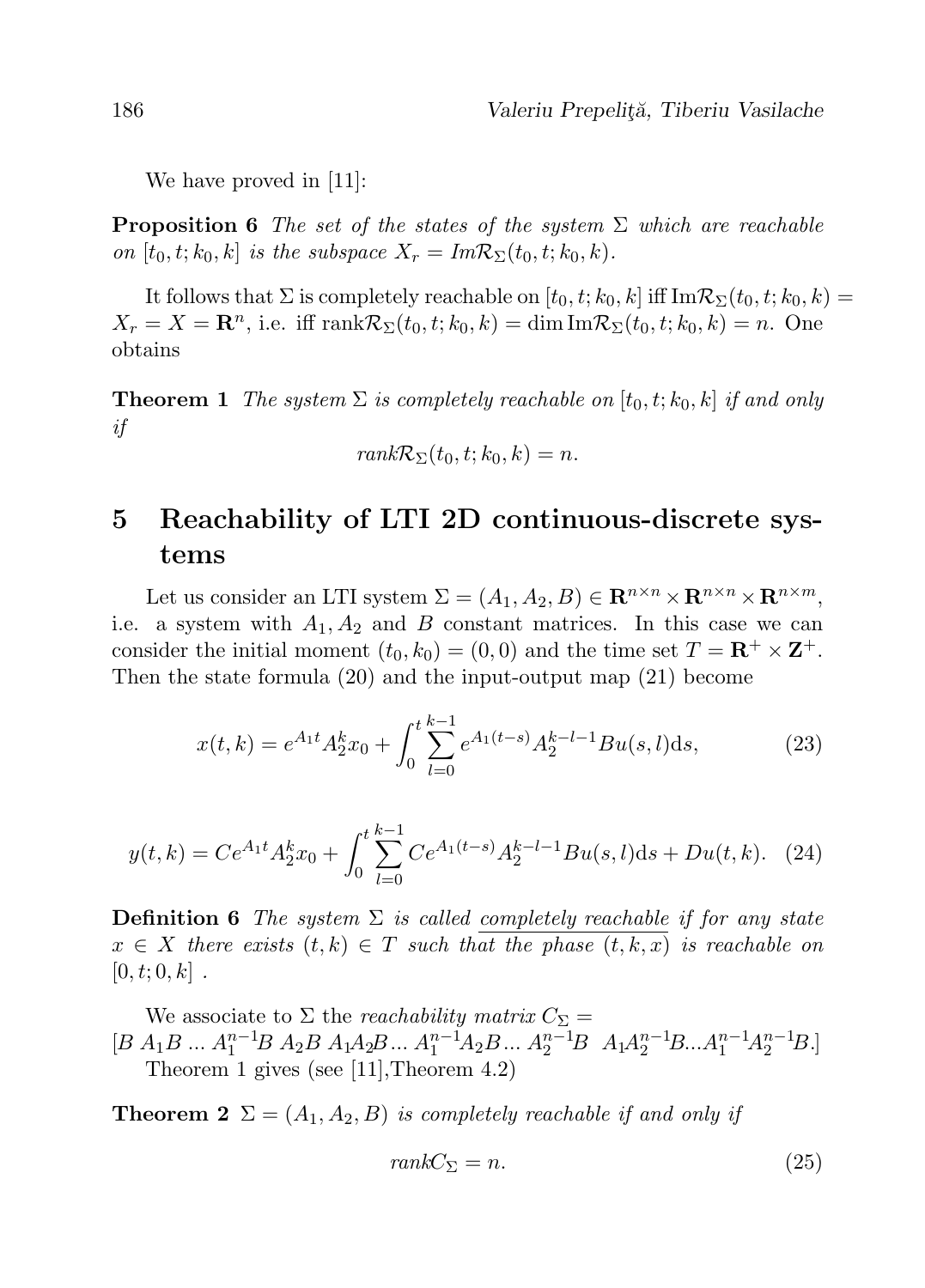We can prove by Proposition 6:

**Proposition 7** The set of all reachable states of  $\Sigma$  is  $X_r = ImC_{\Sigma}$ .

It follows from Proposition 7 that a state  $x \in X$  is reachable iff there exists  $v \in \mathbb{R}^{nm}$  such that  $x = C_{\Sigma}v$ . Taking into account the definition of the controllability matrix  $C_{\Sigma}$ , this is equivalent to the equality

 $x =$  $\sum^{n-1}$  $i=0$  $\sum^{n-1}$  $j=0$  $\sum_{ }^{\infty}$  $_{k=1}$  $\alpha_{ijk}A_1^iA_2^j$  $\mathcal{L}_2^j b_k$ , where  $\alpha_{ijk} \in \mathbf{R}$  are the corresponding compo-

nents of the vector v and  $b_k, k \in \{1, 2, ..., m\}$  are the columns of the matrix B. We denote by  $\mathcal{B}$  the subspace  $\mathcal{B} = \text{Im}B$ . Then  $A_1^i A_2^j$  $i_2^j b_k \in A_1^i A_2^j \mathcal{B}, \ \forall i, j \geq$ 0,  $k \in \{1, 2, ..., m\}$  and we get

**Proposition 8** The set of all reachable states of  $\Sigma$  is the subspace

$$
X_r = \sum_{i=0}^{n-1} \sum_{j=0}^{n-1} \sum_{k=1}^m A_1^i A_2^j \mathcal{B}.
$$

By Proposition 1 one obtains:

**Proposition 9** The set of all reachable states of  $\Sigma$  is the minimal subspace of X which is  $(A_1, A_2)$ -invariant and includes  $\mathcal{B}$ .

An immediate consequence of Proposition 9 is the following

**Theorem 3**  $\Sigma = (A_1, A_2, B)$  is completely reachable if and only if X is the minimal subspace which is  $(A_1, A_2)$ -invariant and includes  $\mathcal{B}$ .

**Definition 7** Two systems  $\Sigma = (A_1, A_2, B, C)$  and  $\tilde{\Sigma} = (\tilde{A}_1, \tilde{A}_2, \tilde{B}, \tilde{C})$  are said to be isomorphic if there exists a nonsingular matrix  $T \in \mathbb{R}^{n \times n}$  such that

$$
\tilde{A}_i = T^{-1} A_i T, \quad i = 1, 2; \quad \tilde{B} = T^{-1} B, \quad \tilde{C} = C T.
$$
\n(26)

**Theorem 4** A system  $\Sigma = (A_1, A_2, B)$  is not completely reachable if and only if  $\Sigma$  is isomorphic to a system  $\tilde{\Sigma} = (\tilde{A}_1, \tilde{A}_2, \tilde{B})$  of the form

$$
\tilde{A}_1 = \begin{bmatrix} A_{111} & A_{121} \\ 0 & A_{221} \end{bmatrix}, \quad \tilde{A}_2 = \begin{bmatrix} A_{112} & A_{122} \\ 0 & A_{222} \end{bmatrix},
$$

$$
\tilde{B} = \begin{bmatrix} B_1 \\ 0 \end{bmatrix},
$$
(27)

with  $A_{111}, A_{112} \in \mathbf{R}^{q \times q}, B_1 \in \mathbf{R}^{q \times m}, q < n$ . The triplet  $\Sigma_1 = (A_{111}, A_{112}, B_1)$ is completely reachable.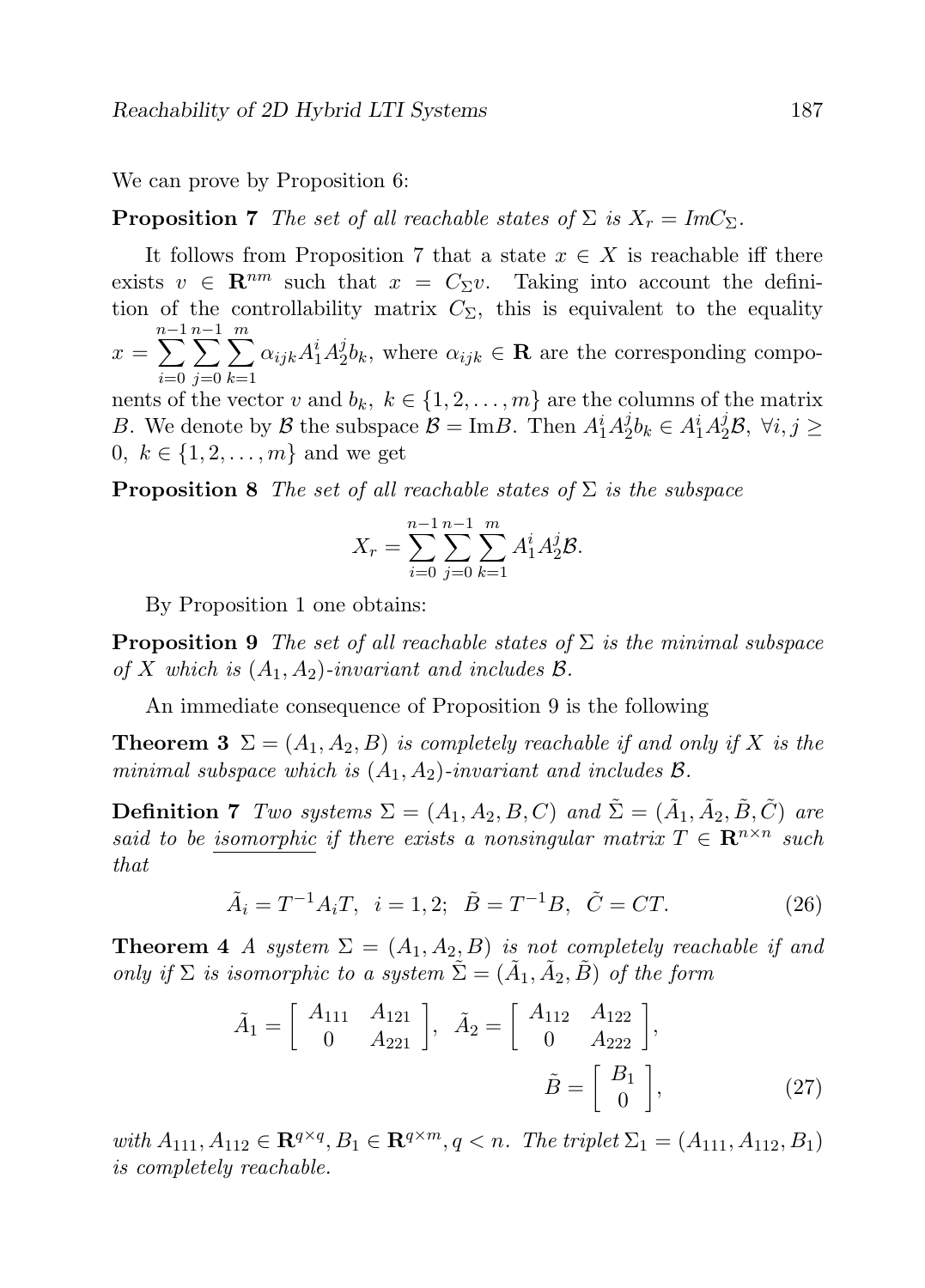**Proof:** We consider the direct sum decomposition of the state space  $X = \mathbb{R}^n$ as  $X = X_1 \oplus X_2$  where  $X_r = X_1$ . The partitions of the matrices in (27) are obtained with respect to this decomposition, since by Proposition 8  $X_r$  is  $(A_1, A_2)$ -invariant and contains the columns of B; q is the dimension of the subspace  $X_r$ .

We can derive other criteria of reachability.

**Theorem 5**  $\Sigma = (A_1, A_2, B)$  is completely reachable if and only if there is no common left eigenvector of matrices  $A_1$  and  $A_2$ , orthogonal on the columns of B.

**Proof:** Let us assume that there exists  $v \in \mathbb{C}^n \setminus \{0\}$  such that  $\exists \lambda, \mu \in \mathbb{C}$ with  $v^T A_1 = \lambda v^T$ ,  $v^T A_2 = \mu v^T$  and  $v^T B = 0$ . Then  $v^T A_1^i A_2^j B = \lambda^i \mu^j v^T B =$  $0 \quad \forall i, j \geq 0$ , hence  $v^T C_{\Sigma} = 0$ , i.e.  $\Sigma = (A_1, A_2, B)$  is not completely reachable.

Conversely, if  $\Sigma$  is not completely reachable, then there exists  $v \in \mathbb{C}^n \setminus \{0\}$ such that  $v^T C_{\Sigma} = 0$ , hence the subspace  $S_1 = \{x \in \mathbb{C}^n | x^T C_{\Sigma} = 0\}$  contains a vector  $v \neq 0$ . If  $x \in S_1$ , then  $x^T A_1^i A_2^j B = 0$  for any  $i, j = \overline{0, n-1}$  and by Hamilton-Cayley Theorem this equality is true for any  $i, j \geq 0$ . Then, for any  $x \in S_1$ ,  $(A_1^T x)^T A_1^i A_2^j B = x^T A_1^{i+1} A_2^j B = 0$ ,  $\forall i, j \ge 0$ , hence  $A_1^T x \in S_1$ , i.e.  $S_1$  is  $A_1^T$ -invariant; analogously,  $S_1$  is  $A_2^T$ -invariant. It follows that  $S_1$  contains an eigenvector x of  $A_1^T$ ; let  $\lambda$  be the corresponding eigenvalue. Let us consider the subspace  $S_2 = \{x \in X | A_1^T x = \lambda x\}$ . If  $x \in S_2$  then  $A_1^T(A_2^Tx) = A_2^TA_1^Tx = \lambda A_2^Tx$ , hence  $A_2^Tx \in S_2$ , that is  $S_2$  is  $A_2^T$ -invariant and so is  $S_3 = S_1 \cap S_2$ . Then  $S_3$  contains an eigenvector w of  $A_2^T$  and since  $S_3 \subset S_2$ , w is an eigenvector of  $A_1^T$  too. Moreover, since  $S_3 \subset S_1$ , we have  $w^T C_{\Sigma} = 0$  and particularly  $w^T B = 0$ , hence w is a common left eigenvector of  $A_1$  and  $A_2$  orthogonal on the columns of  $B$ .

The following theorem is an extension to 2Dcd systems of the Popov-Hautus-Belevitch criterion of reachability.

**Theorem 6**  $\Sigma = (A_1, A_2, B)$  is completely reachable if and only if for any  $\lambda_1, \lambda_2 \in {\bf C}$ 

 $rank[ \begin{array}{cc} B & \lambda_1 I - A_1 & \lambda_2 I - A_2 \end{array} ] = n.$  (28)

**Proof:** Obviously, the existence of  $\lambda_1, \lambda_2 \in \mathbb{C}$  such that

rank[ B  $\lambda_1 I - A_1 \lambda_2 I - A_2$ ] < n is equivalent to the existence of  $v \in$  $\mathbf{R}^n \setminus \{0\}$  such that  $v^T \begin{bmatrix} B & \lambda_1 I - A_1 & \lambda_2 I - A_2 \end{bmatrix} = 0$  which means  $v^T B =$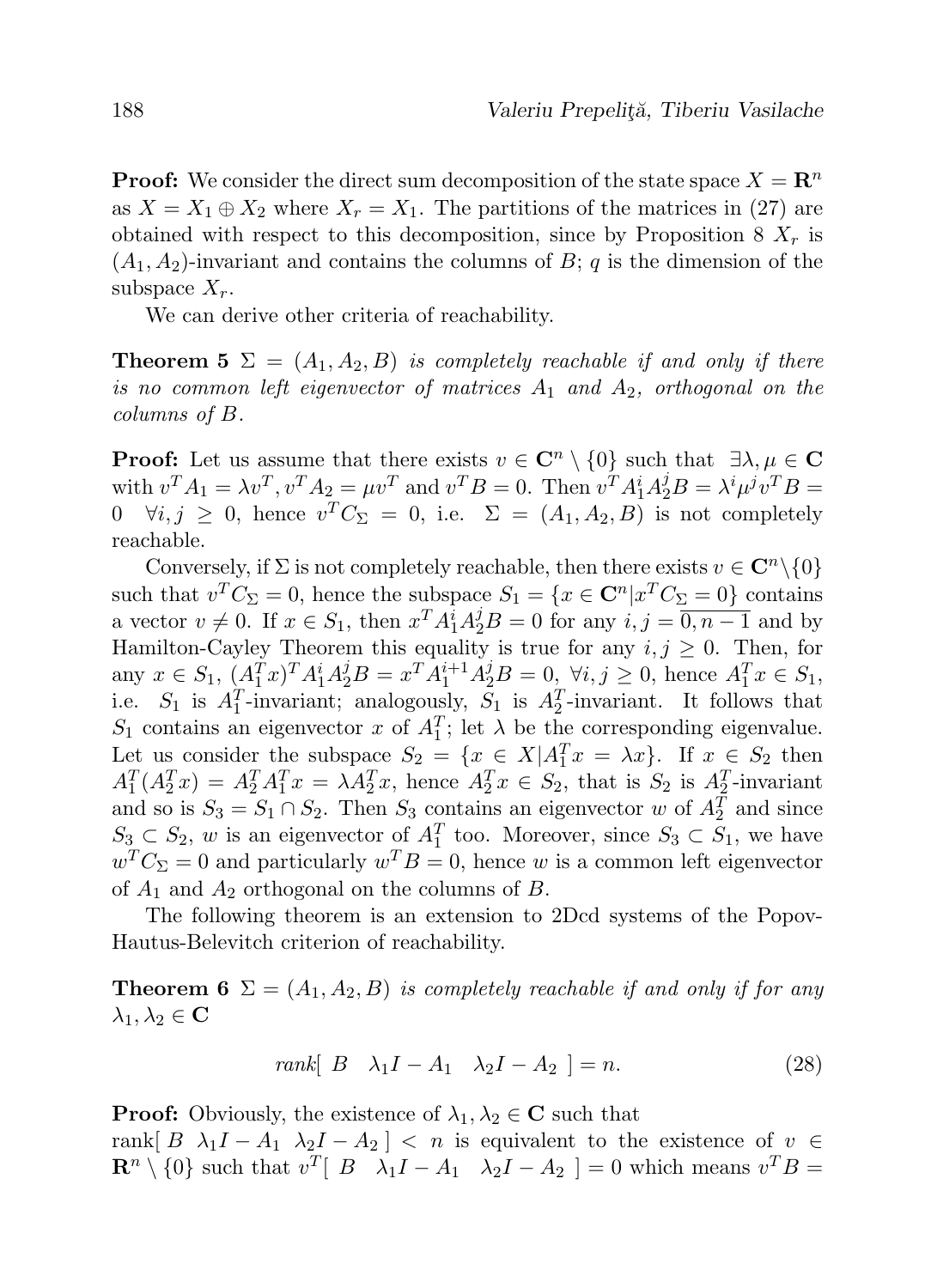$0, v^T A_1 = \lambda_1 v^T, v^T A_2 = \lambda_2 v^T$  that is, by Theorem 5, to the fact that  $\Sigma$  is not completely reachable.

Since rank $[\lambda I - A] = n \ \forall \lambda \in \mathbb{C} \setminus \sigma(A)$  for any  $n \times n$  matrix A (where  $\sigma(A)$  is the spectrum of A), one obtains by Theorem 6

Corollary 1  $\Sigma = (A_1, A_2, B)$  is completely reachable if and only if (28) holds  $\forall \lambda_1 \in \sigma(A_1)$  and  $\lambda_2 \in \sigma(A_2)$ .

### 6 The determination of reachable states subspace

Let us consider an LTI system  $\Sigma = (A_1, A_2, B) \in \mathbb{R}^{n \times n} \times \mathbb{R}^{n \times m} \times \mathbb{R}^{n \times m}$ with  $A_1, A_2$  commutative matrices. We will adapt Algorithm 1 to determine the reachable states subspace  $X_r$  of the system  $\Sigma$ .

#### Algorithm 2

Stage 1. Determine the controllability matrix  $C_{\Sigma}$ .

Stage 2. Compute rank $C_{\Sigma}$ . If rank $C_{\Sigma} = n$ , then  $X_r = \mathbb{R}^n$ . STOP

Stage 3. Construct the sequence of subspaces  $(S_{0,i})_{0\leq i\leq n-1}$  of the space  $X = \mathbf{R}^n$ :

$$
S_{0,0} = \text{Im}B; \tag{29}
$$

$$
S_{0,j} = \text{Im}B + A_2 S_{0,j-1}, j = 1, ..., n.
$$
\n(30)

Stage 4. Determine  $j_0$ , the first index in  $\{0, 1, \ldots, n-1\}$  which verifies

$$
S_{0,j_0+1} = S_{0,j_0}.\tag{31}
$$

If  $j_0 = n - 1$ , then  $X_r = \min I(A_1, A_2; \text{Im}B) = \mathbb{R}^n$ . STOP If  $j_0 < n-1$ , GO TO Stage 5.

Stage 5. Construct the sequence of subspaces  $(S_{i,j_0})_{0 \leq i \leq n}$  of the space  $X = \mathbf{R}^n$ :

$$
S_{i,j_0} = S_{i-1,j_0} + A_1 S_{i-1,j_0}.
$$
\n(32)

Stage 6. Determine  $i_0$ , the first index in  $\{0, 1, \ldots, n-1\}$  which verifies

$$
S_{i_0+1,j_0} = S_{i_0,j_0}.\tag{33}
$$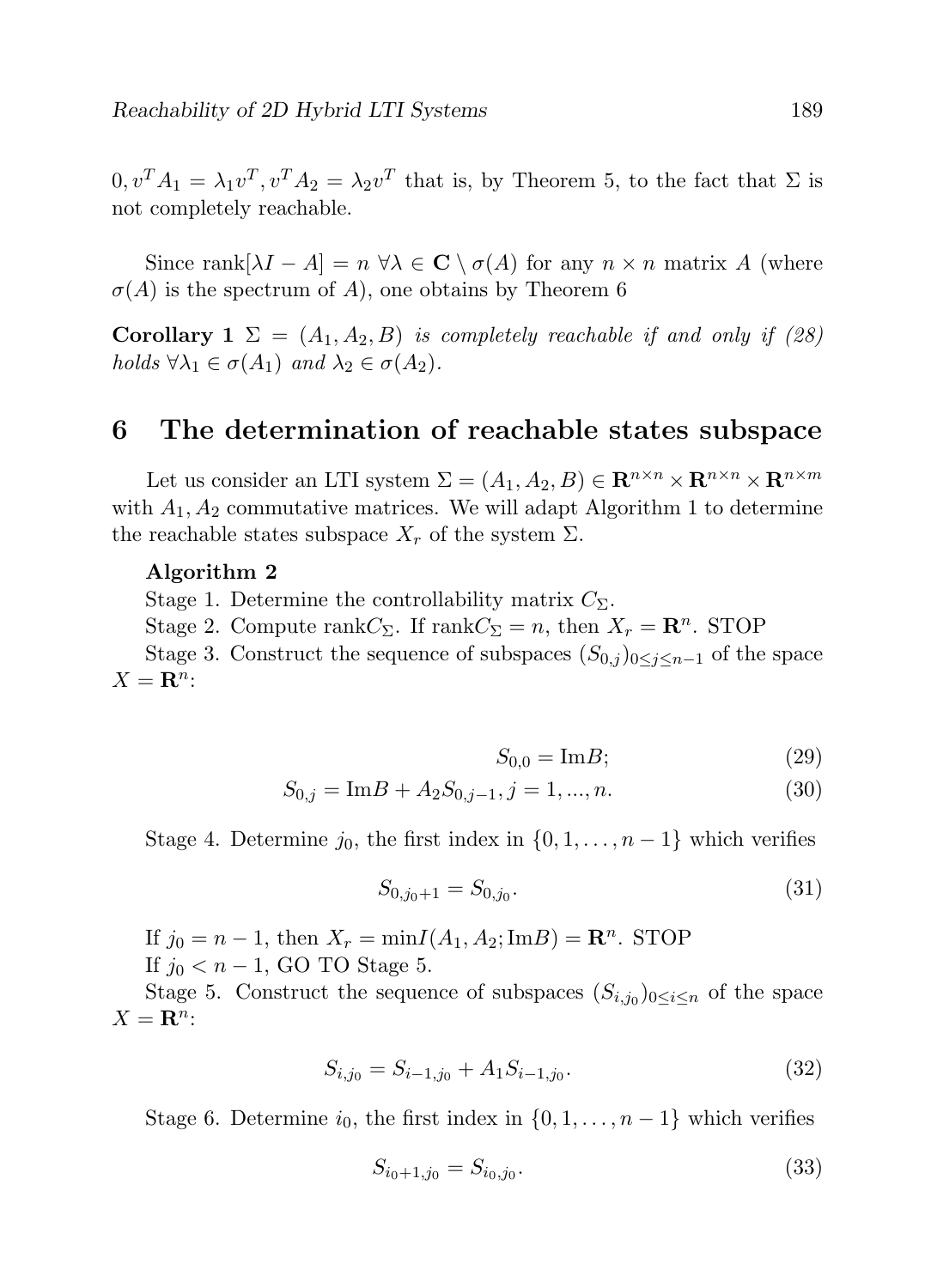Then  $X_r = S_{i_0,j_0}$ . STOP

**Proof.** By Proposition 9,  $X_r = \min I(A_1, A_2; \mathcal{B})$  where  $\mathcal{B} = \text{Im} \mathcal{B}$ .

If rank $C_{\Sigma} = n$ , then  $\Sigma$  is completely reachable (by Theorem 2), hence  $X_r = \mathbf{R}^n$ . Otherwise,  $\min I(A_1, A_2; \mathcal{B}) = S_{i_0, j_0}$ , hence  $X_r = S_{i_0, j_0}$ .

The Matlab program presented below and based upon the algorithm above calculates the dimension and an orthonormal basis of the reachable states subspace for the bi-dimensional case.

The instructions make use of the m-functions ima and sums included in the Geometric Approach toolbox published by G. Marro and G. Basile at http://www3.deis.unibo.it/Staff/FullProf/GiovanniMarro/geometric.htm; this GA toolbox works with with Matlab 5, Matlab 6 and Matlab 7 and the Control System Toolbox.

More precisely, given the matrices A1, A2 that commute and the matrix B, the next commands will compute and display the dimension of a basis and an orthonormal one in the space  $S = I(A_1, A_2; B)$ .

```
% begin m-file
S = \text{ima}(B, 0); [n, \text{dimInv}] = \text{size}(S);for i = 0:n-2 % first loop
 S = sums(S, A2*S); [n, m1] = size(S);if m1 == dimInv break; else dimInv = m1; end
end
for i= 0:n-2 % second loop
 S = sums(S, A1*S); [n, m1] = size(S);if dimInv == m1 break; else dimInv = m1; end
end
disp(['The reachable states subspace has the dimension', ...
num2str(dimInv)])
disp('An orthonormal basis for the reachable states subspace
is:')
disp(S)
% end m-file
```
For example, given the matrices

$$
A_1 = \begin{bmatrix} 1 & 0 & 0 & 0 \\ 0 & 2 & 0 & 0 \\ 0 & 0 & 0 & 0 \\ 0 & 0 & 0 & 0 \end{bmatrix}, A_2 = \begin{bmatrix} 0 & 0 & 0 & 0 \\ 0 & 0 & 0 & 0 \\ 0 & 0 & 3 & 0 \\ 0 & 0 & 0 & 4 \end{bmatrix}, B = \begin{bmatrix} 1 & 1 \\ 0 & 2 \\ 1 & 0 \\ 0 & 0 \end{bmatrix},
$$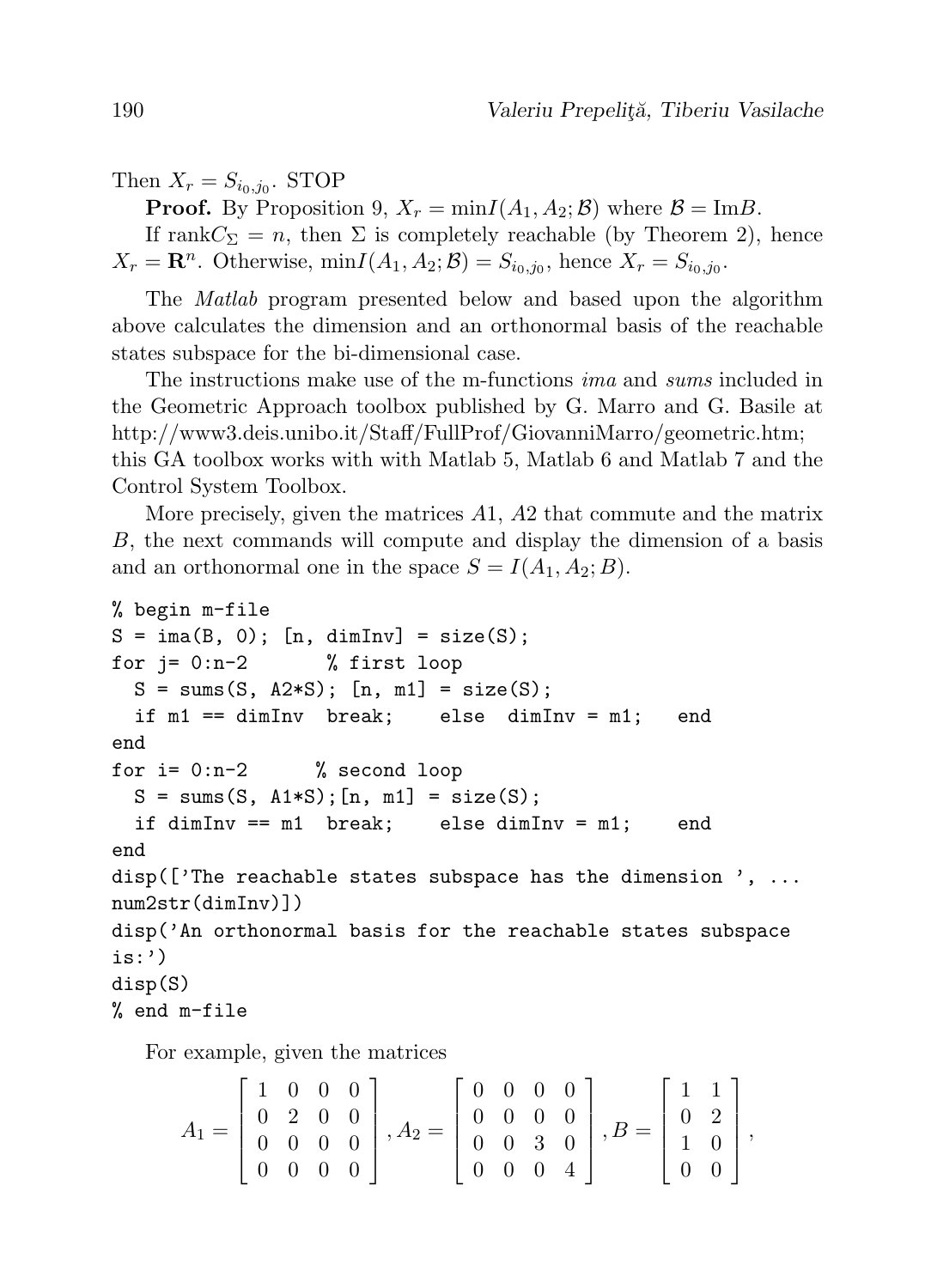the above Matlab program gives the answers:

```
The reachable states subspace has the dimension 3
An orthonormal basis for the reachable states subspace is:
   0.7071 0.2357 - 0.6667
       0 0.9428 0.3333
   0.7071 -0.2357 0.6667
       0 \qquad \qquad 0 \qquad \qquad 0 \qquad
```
### 7 Conclusion

The minimal subspace which is invariant with respect to some commutative matrices and which includes a given subspace is determined by a suitable algorithm. This algorithm is applied to determine the subspace of the reachable states of a hybrid 2D system. The state space representation of these systems is studied and reachability criteria are obtained. Necessary and sufficient conditions of reachability are derived for LTI 2D systems as well as the characterization of the reachable states subspace.

These results and the proposed algorithms can be extended to  $nD$  systems with  $n > 2$ .

### References

- [1] S. Attasi, Introduction d'une classe de systèmes linéaires reccurents à deux indices, C.R. Acad. Sc. Paris 277, 1973, p. 1135.
- [2] G. Basile and G. Marro, Controlled and Conditioned Invariants in Linear System Theory, J. Optim. Theory Appl., 3, 1969, pp. 306–315.
- [3] G. Basile and G. Marro, L'invarianza rispetto ai disturbi studiata nello spazio degli stati, Rendiconti della LXX Riunione Annuale AEI, paper 1.4.01, 1997.
- [4] E. Fornasini and G. Marchesini, State Space Realization Theory of Two-Dimensional Filters, IEEE Trans. Aut. Control AC–21, 1976, pp. 484– 492.